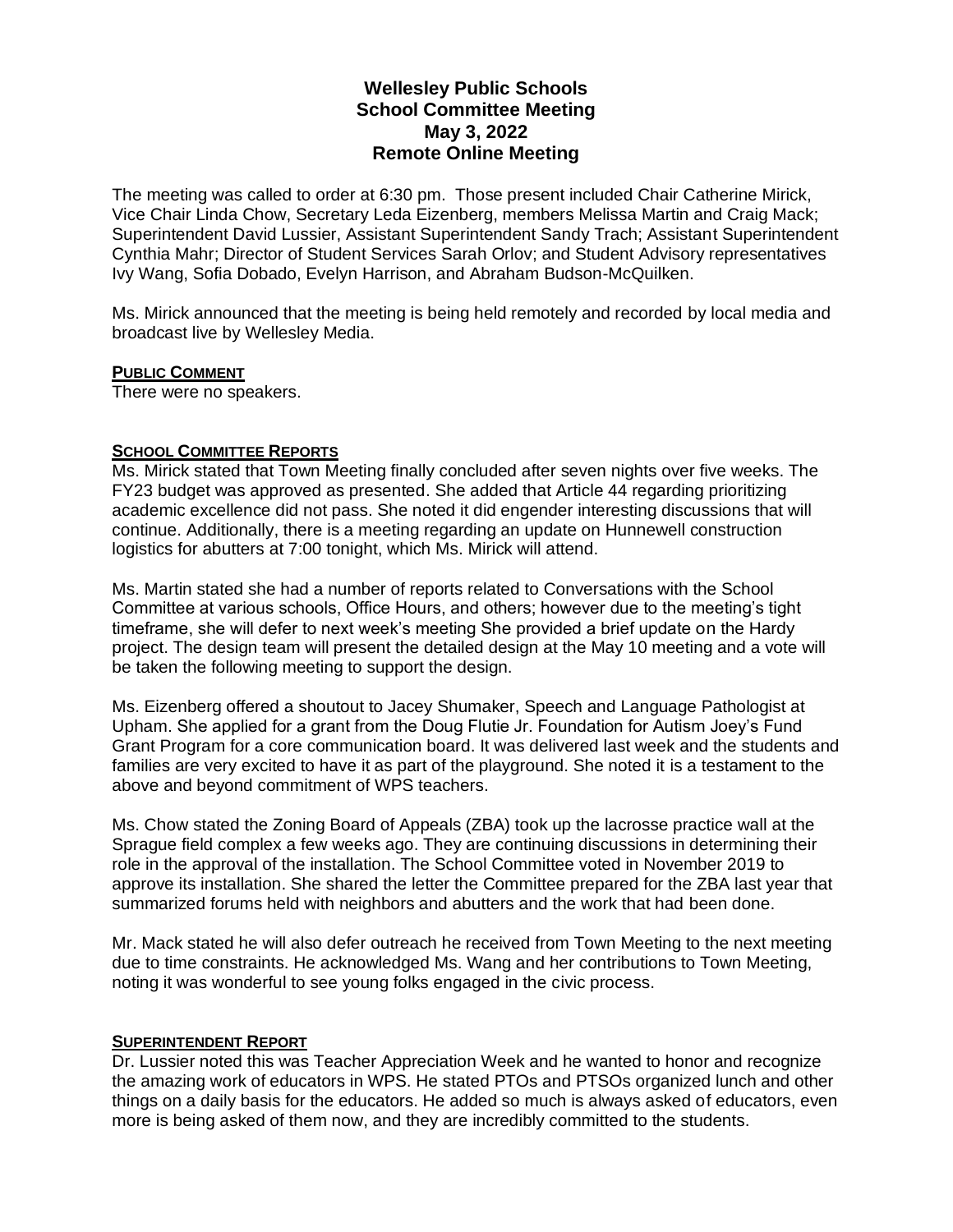He offered the following recognitions:

Performing Arts Director Michael LaCava congratulates several High School Performing Arts Ensembles that participated in State Music Festivals and returned with some Top Honors. On March 26th, the WHS 2:00 Jazz Band participated in the MAJE (Massachusetts Association of Jazz Educators) State Jazz Band Finals at Norwood High School. The Jazz Band received a Silver Medal for their outstanding performance! In addition to the overall award, Teddy dePeyster (trumpet) was selected by the judges for an Outstanding Musicianship Award.

On April 1st, the WHS Wind Ensemble performed at the MICCA (Massachusetts Instrumental and Choral Conductors Association) State Concert Band Festival. The Wind Ensemble performed three selections and were awarded a Gold Medal (Superior Rating) for their performance. By receiving this award, the Wind Ensemble was invited to participate in the MICCA "Gold Medal Showcase" on April 10 th . Following the Wind Ensemble, the WHS Orchestras also participated in the MICCA State Festival. Sinfonia and Honors Chamber Orchestra both performed and both groups received Gold Medals. This is the first time in recent years that both of the orchestras received the Superior ratings. Both ensembles were also invited to participate in the MICCA "Gold Medal Showcase".

On Saturday, April 30th, Wellesley High School hosted the annual MAJE Jazz Combo and Jazz Vocal Festival. The WHS Jazz Instrumental Combo received a Silver Medal for their performance. Members Ben Harris, Sebastian Papa and Alex Hosking received Outstanding Musicianship Awards. The WHS Rice Street singers received a Gold Medal for their performance, and Molly Gandler, Brendan Althoff, and Alex Hoskyns received Outstanding Musicianship Awards. By receiving a Gold Medal, the Rice Street singers will be showcased at the MAJE Jazz Gold Medal Showcase being held at the Hatch Shell in Boston on Sunday, May 15th. In addition, the judges invited the WHS Jazz Combo to also perform at the Hatch Shell in Boston so both ensembles will have the opportunity to play at and be featured at this state event!

Congratulations to all of our students and staff members on their recent success!

From WHS Department Head of Science & amp; Technology Engineering Nora Wilkins: Congratulations to the Wellesley High School Women of Science club teams that recently competed in the annual Women of STEM competition at Bedford High School. The teams competed in various science challenges to win scholarships. The WHS women's teams placed 10th and 1st place out of 32 teams, making it the third year in a row where Wellesley women have been champions! Congratulations to the Women of STEM and their advisor Dani Fuchs!

From Drew Kelton, WHS Assistant Principal and Fiske Principal Rachel McGregor: Congratulations to WPS Alum Blake Lothian (Class of 2021) who participated and completed his first race in his debut appearance at the NASCAR Camping World Truck series in early April. Blake recently visited Fiske elementary to share with students his story and how he uses growth mindset to focus on where he needs to improve to reach the next level. We wish him good luck in his competitions.

### **STUDENT ADVISORY REPORT**

Ms. Harrison stated the student representatives have been working with a student affiliate group of Massachusetts Association of School Committees (MASC). The first official conference of the Massachusetts Association of Student Representatives (MASR) will be held May 14. They will have the opportunity to talk to representatives from around the state and meet members of MASC. She noted they will bring updates back to the Committee.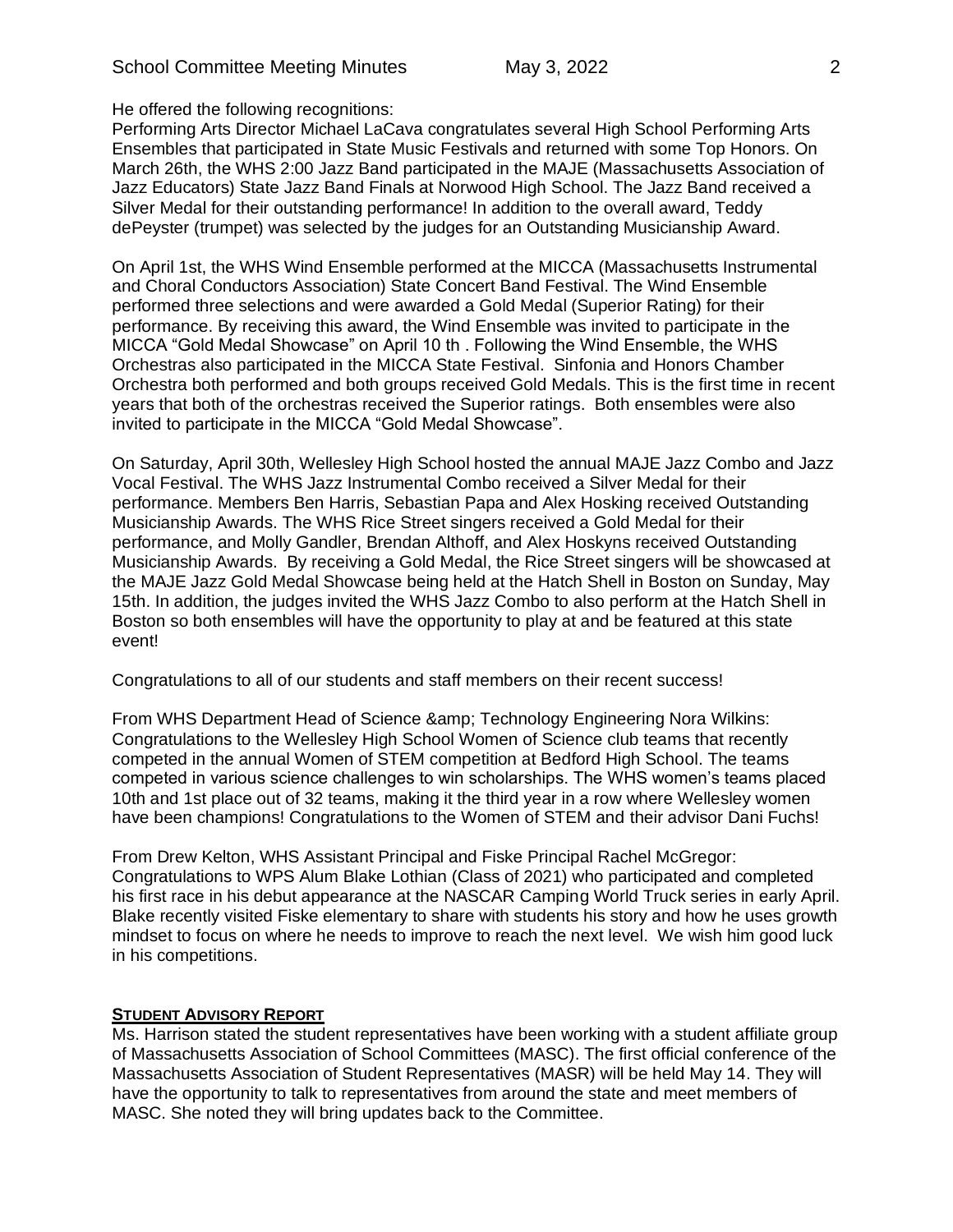# **CONSENT AGENDA**

Minutes - March 8 and March 22, 2022 Gift Acceptances NE Medical Billing Invoice 3/31/22 Trip Approval - Peru 2023

Thom Carter, K-12 Director of Art, joined the Committee and offered an overview of the requested trip to Peru. He stated WPS has never had an art trip to South America. Students will go to an artist village and see working artists. They will learn to weave baskets and ceramics students will learn how to throw. They will see the history of the Incas, kayak on a lagoon, and take close up photography of birds.

Ms. Mirick entertained a motion to approve the Consent Agenda as presented.

MOVED: Ms. Eizenberg; SECONDED: Ms. Chow; ROLL CALL: Ms. Eizenberg – Yes; Ms. Martin – Yes; Ms. Chow – Yes; Ms. Mirick – Yes; Mr. Mack - Yes. **MOTION CARRIED UNANIMOUSLY**

# **SCHOOL PHYSICIAN CONTRACT**

Dr. Lussier explained there are a few positions and appointments that fall under the purview of the School Committee and the School Physician is one of them.

Ms. Orlov stated the current School Physician, Dr. Gail Kraft, has served WPS for 35 years and will be stepping away from the role at the end of this year. She noted WPS is very grateful for her years of service and support to students. She then introduced Dr. Karen Sadler, who will begin the role as of July 1, pending contract approval. Dr. Sadler is a highly regarded local pediatrician who has been practicing medicine for 37 years and is affiliated with multiple area hospitals. In 2022 she was named one of Boston Magazine's Best Pediatricians for the sixth year. Ms. Orlov then explained what a School Physician does. It is a required position for all school districts in Massachusetts. The physician plays an integral part of school health by providing support and training to the Director of Nursing and school nurses. She acts as a liaison to physicians in the community on a variety of health-related issues and engages in clinical consultation and broader health policy consultation. She signs medical orders at the beginning of the year and provides physicals and vaccinations for new students who may not yet have a physician. She added it is a critical role and WPS is very fortunate to have Dr. Sadler. Dr. Sadler stated she has been in the school health world since 2002 when she joined Framingham and now works with several districts. She noted each school is different and she finds the work very rewarding, as she has been in academic medicine and it is nice to be out into communities.

Ms. Mirick entertained a motion to approve the School Physician contract as presented and authorize Catherine Mirick to sign on behalf of the School Committee.

MOVED: Mr. Mack; SECONDED: Ms. Martin; ROLL CALL: Ms. Eizenberg – Yes; Ms. Martin – Yes; Ms. Chow – Yes; Ms. Mirick – Yes; Mr. Mack - Yes. **MOTION CARRIED UNANIMOUSLY**

## **SUPERINTENDENT ANNOUNCEMENT - LAST DAY OF SCHOOL**

Dr. Lussier stated districts are required to approve a 185-day calendar each year, knowing there must be 180 attended school days. This year, WPS utilized two of the five contingency days.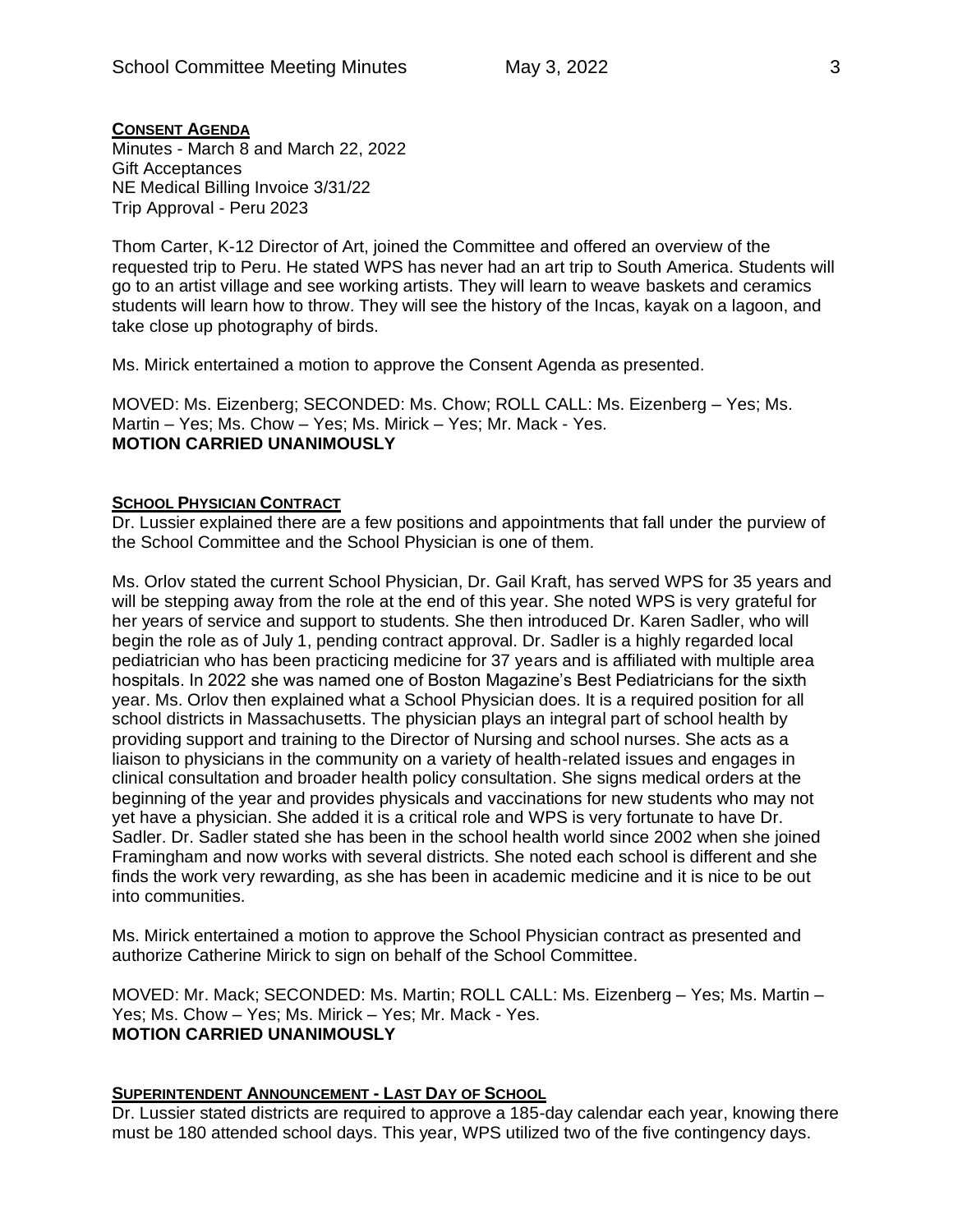Therefore, the 180th and final day of this school year, barring any unforeseen weather or something that might prevent school being held, will be Tuesday, June 21, which will be a half day for students. This day follows the Monday holiday for the observance of Juneteenth, which falls on a Sunday. Staff will report for one additional day.

### **HUNNEWELL TRACK & FIELD LIGHTING – UPDATED PROPOSAL**

Ms. Chow reminded the Committee that at its last meeting on March 22, they discussed detailed feedback from the Natural Resources Commission (NRC) regarding the light proposal. Revisions to the proposal were discussed and the Committee will vote on the revised proposal at this meeting. Ms. Chow and Ms. Mirick will then bring the revised proposal to NRC at their meeting on May 5. Revisions included the following.

**Clarification and expectation setting** - The number of games was adjusted to 15 in a school year. A stipulation was added that NRC would be asked to allow for additional games in the unlikely event MIAA or the Baystate Conference would require additional games such as makeup games. In terms of numbers of practices, the revision allows for one per team rather than two, for a total of six potential night practices.

**Further mitigation** - WPD Chief Pilecki confirmed the same strategies would be employed for events with less attendees, between 500 and 1,000, compared with major events and that for the first year all football games would be treated as major events. Additionally, it would be ensured that other WHS events would not conflict with night games atthe T&F. As a key update since the last meeting, Epsilon Associates has reviewed and confirmed their findings and conclusions and has drawn up a report they will share with the School Committee and NRC. Additionally, in response to a letter received from neighbors who hired a consultant that cited outside sports lighting guidelines set by the International Dark Sky Association, Ms. Chow emphasized the guidelines allow up to 15% of backlight within 33 feet of the edge of the field while analysis by the IDA of the current lighting design proposal indicates that reading will be 2.71%.

**Trust and good will** - In addition to revising the proposal, the proposed lighting usage policy was reviewed and updated. Specifically, this establishes a point of contact and chain of command for any potential issues. It also emphasizes the responsibility of the student athletes in respecting neighbors and the environment.

Additionally, Ms. Chow offered an update on the bathroom and concession stand proposal. She noted Dave Hickey, Town Engineer, brought the bathroom/concession stand proposal to the Wetlands Protection Committee (WPC). It has been signed off by WPC and is now ready to go to the Design Review Board (DRB).

After a brief discussion, the Committee again thanked Ms. Chow for all her hard work.

Ms. Mirick entertained a motion to approve the revised proposal for enhancements to the Hunnewell Track & Field as presented and to authorize Linda Chow to make small adjustments as necessary.

MOVED: Ms. Martin; SECONDED: Ms. Eizenberg; ROLL CALL: Ms. Eizenberg – Yes; Ms. Martin – Yes; Ms. Chow – Yes; Ms. Mirick – Yes; Mr. Mack - Yes. **MOTION CARRIED UNANIMOUSLY**

**DISCUSSION: JICFB - BULLYING POLICY, PREVENTION & INTERVENTION PLAN**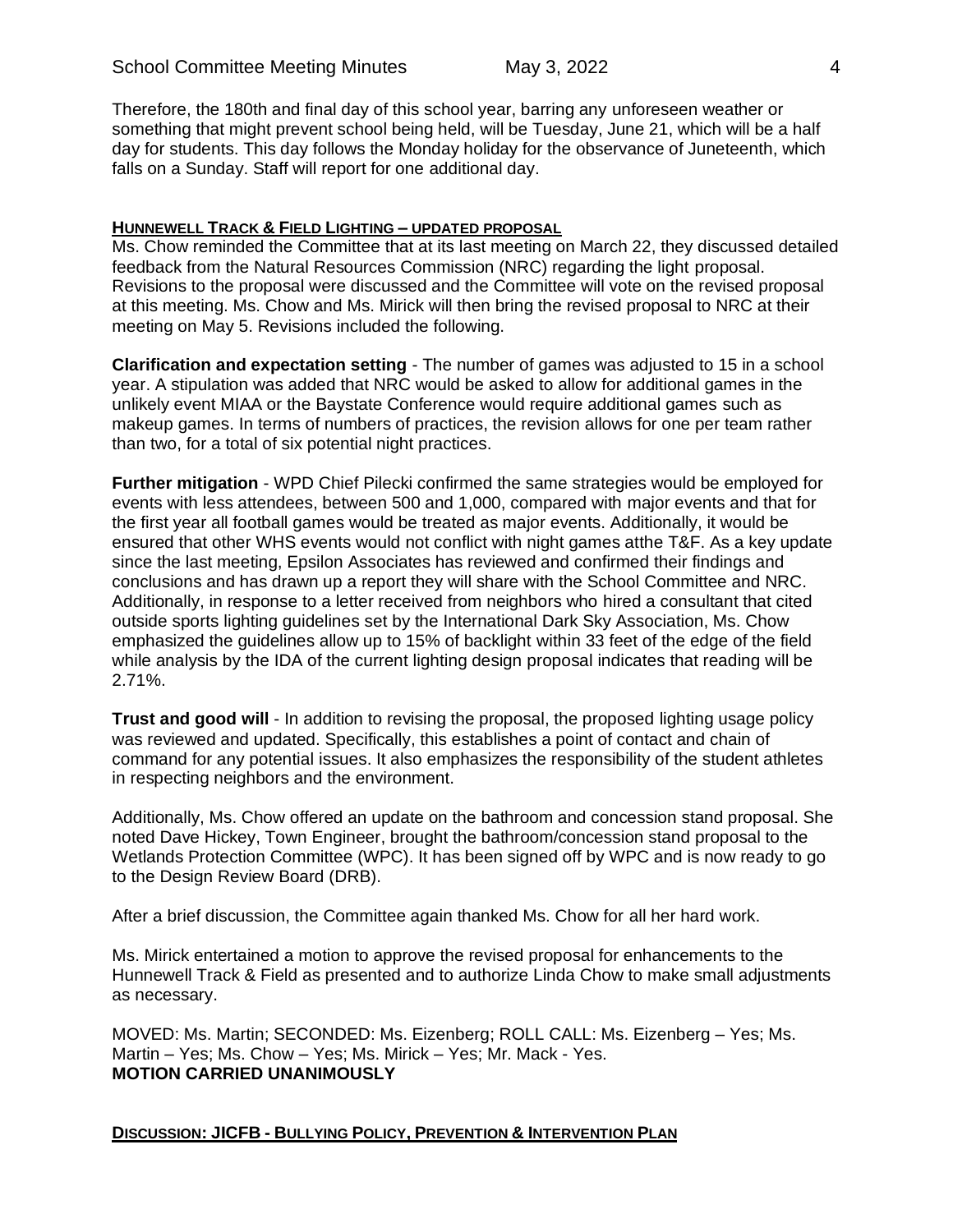Ms. Chow stated that since the policy was last discussed on March 8, the subcommittee took the Committee's feedback and consulted with attorney Amy Rogers. Additionally, Ms. Harrison and Ms. Wang had great questions and thoughtful feedback and suggestions. She noted tonight's agenda item was to discuss the additional changes and vote on the policy at the following meeting. Once the policy is approved, the Bullying Prevention and Intervention Plan (BPIP) will need to be revised and approved by the Committee.

Ms. Eizenberg stated the revised policy seeks to clarify intent and language and enable everyone to feel that their questions have been answered. Revisions include the following:

The name has been changed to Bullying Prevention & Intervention Policy to differentiate between the policy and procedure. Changes throughout were made to align with statute. Based on feedback around reporting, language was clarified about why it is important to report; however failing to report is not a punishable offense. She noted they were asked if the policy could clearly state consequences; however it was advised that the policy not go into that level of detail, rather be explained in the student handbooks. In the Training and Assessment section, it was asked if substitutes undergo training. While day-to-day substitutes do not, next year there will be full-time substitutes and they will be trained. In response to community feedback, an addition to the Reporting section was added stipulating that annually the Superintendent will give a general overall summary of incidents for the year. The emphasis is on privacy and the School Committee will be given data as disaggregated as possible.

Dr. Lussier suggested amending the wording in the Training section to state that staff will be trained at the start of the school year, rather than before the start of school year, as there are often late summer hires and it would be challenging to get all staff trained before the year begins.

After a brief discussion, Ms. Mirick stated the revised policy will be posted on the WPS website for the public and the Committee will vote on the policy at the next meeting.

### **ADJOURNMENT**

At approximately 6:56 pm, Ms. Mirick entertained a motion to adjourn the meeting.

MOVED: Ms. Martin; SECONDED: Ms. Eizenberg; ROLL CALL: Ms. Eizenberg – Yes; Ms. Martin – Yes; Ms. Chow – Yes; Ms. Mirick – Yes; Mr. Mack - Yes. **MOTION CARRIED UNANIMOUSLY**

Respectfully submitted,

Leda Eizenberg **Secretary** 

#### **Documents and Exhibits Used:**

Dr. Sadler CV 2021 School Physician Contract - Unsigned Hunnewell Track & Field Enhancement Projects - Proposal, Policy and Q&A May 2022 Updated Hunnewell T&F Proposal for SC 5.3.2022 Policy JICFB - Current Redlined JICFB v1.1 5.3.22